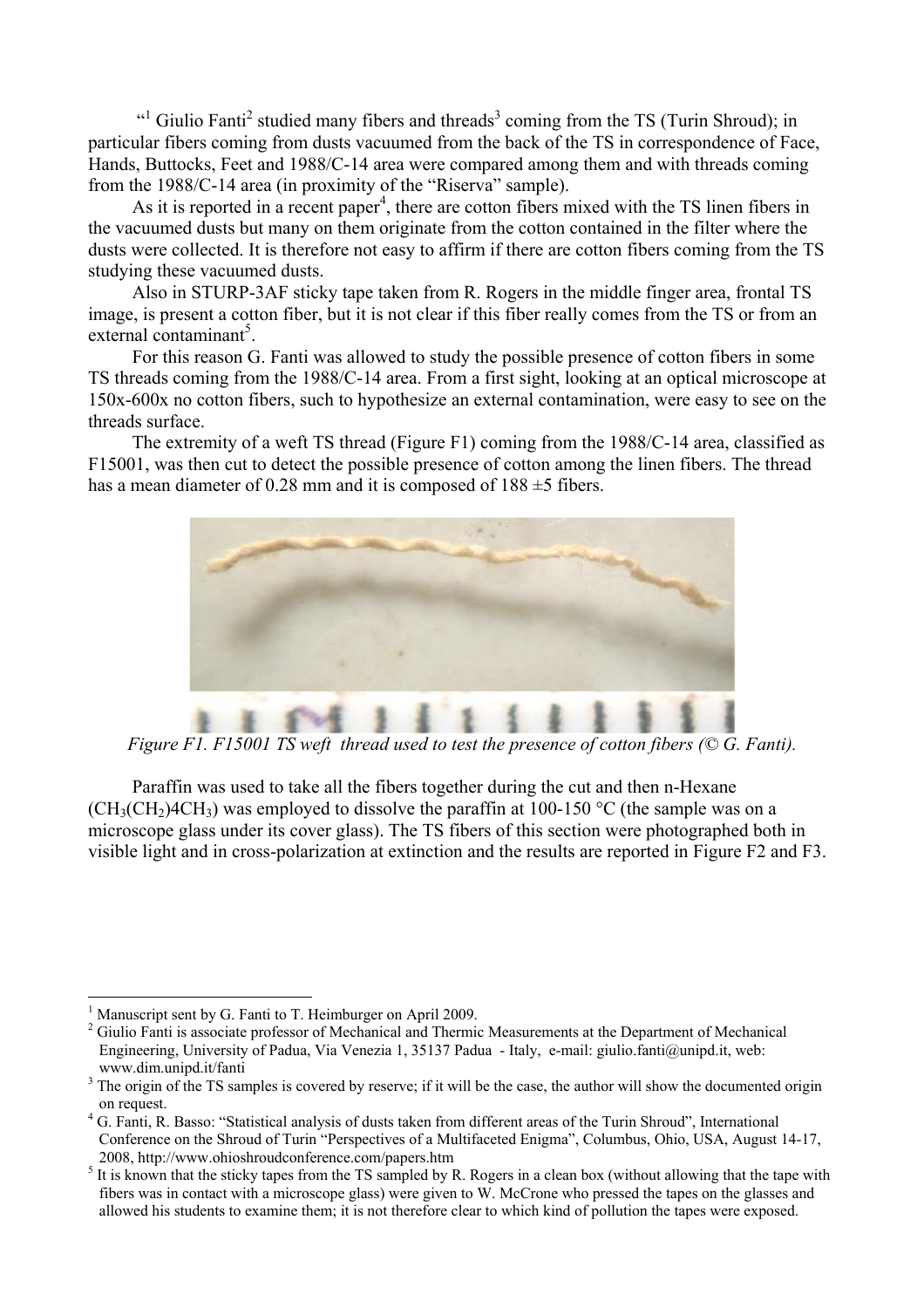

*Figure F2. Fibers corresponding to a cross-section of one end of a weft TS thread coming from the 1988/C-14 area seen in transmitted light (mean fiber diameter of 0.015 mm) (© G. Fanti).* 



*Figure F3. Fibers corresponding to a cross-section of one end of a weft TS thread coming from the 1988/C-14 area seen at extinction in cross-polarized light (© G. Fanti).* 

From Figures F2 and F3 it is not easy to detect the possible presence of cotton fibers also because it is possible the presence of some pieces of defective linen fiber that could be perhaps confused with a cotton fiber. In any case with higher magnification 4 cotton fibers were detected in F15001 TS thread, see Figure F4. They are parallel to the linen fibers and this fact leads to think that the cotton fibers were woven together with the linen fibers. The relatively small percentage of cotton fibers of (4/188=) 2.1% is in agreement with the hypothesis that cotton was a contaminant in the ambient where linen threads were prepared.



*Figure F4: Cotton fibers ("C") detected in the cross-section of one end TS thread (© G. Fanti).*